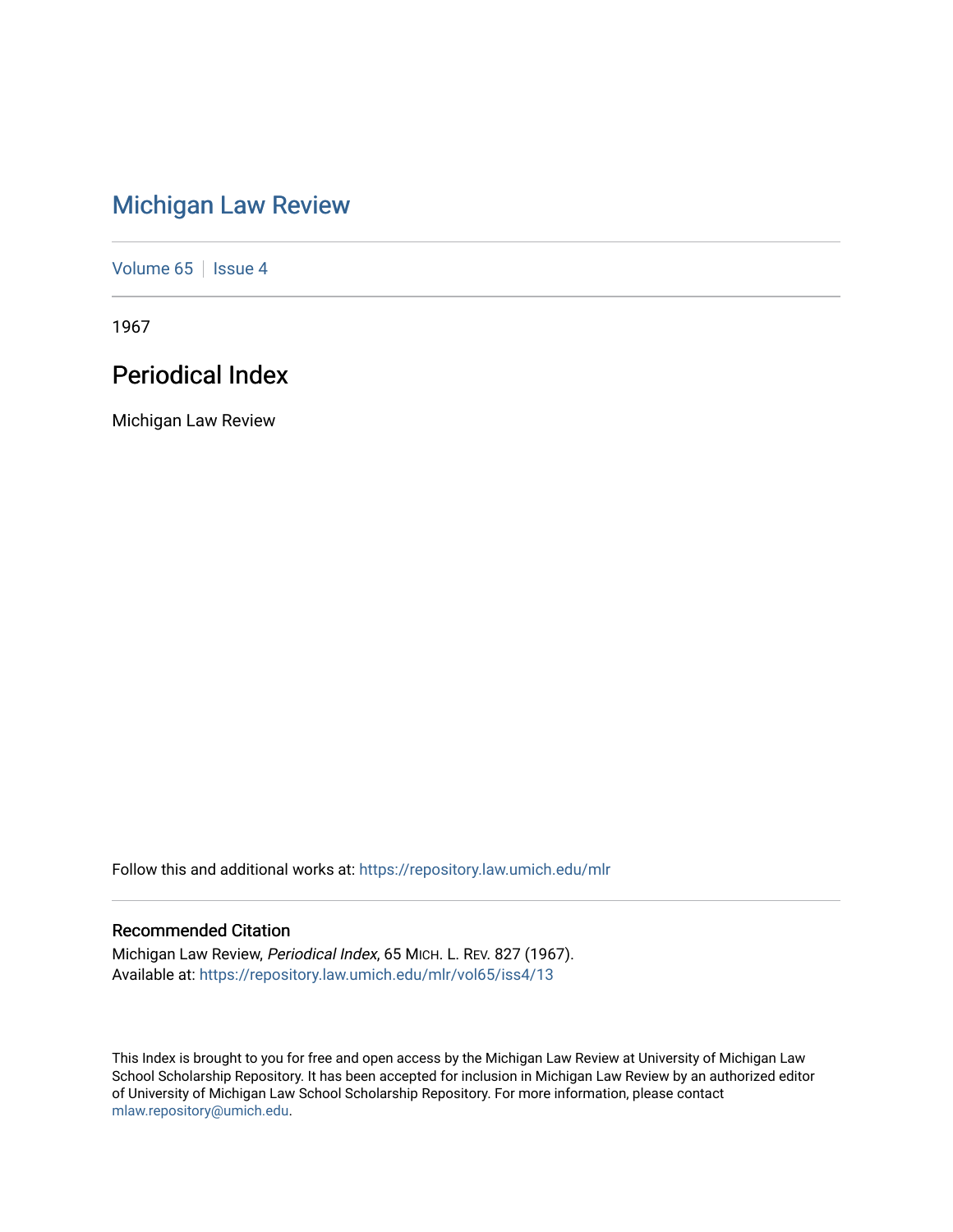# **PERIODICAL** INDEX

This index includes *articles, comments* and some of the longer *notes* which have appeared in leading law reviews since the publication of the last issue of this *Review.*  (a) indicates a leading article.

# .ABORTION

# See *Population.*

### ADMINISTRATIVE I.Aw

See also *Federal Communication Commission.* 

Abuse of discretion: administrative expertise vs. judicial surveillance. 115 U. Pa. L. Rev. 40-46 (Nov.).

The federal register and the code of federal regulations-a reappraisal. 80 Harv. L. Rev. 439-51 (Dec.).

# **AGENCY**

Trends in enterprise liability: law and the unauthorized agent. (a) J. A. C. Hetherington. 19 Stan. L. Rev. 76-128 (Nov.).

### **ANNUITIES**

Variable annuities: evolution and anal**ysis.** (a) Joseph W. Bartlett. 19 Stan. L. Rev. 150-66 (Nov.).

# ANTITRUST I.Aw

See also *Restraint of Trade.*  Difficult and diffusive decades: an historical plaint about the Robinson-Patman act. (a) H. Thomas Austern. 41 N.Y.U.L. Rev. 897-911 (Nov.).

### APPELLATE PROCEDURE

Appealable orders, prohibition, and mandamus in Minnesota. 51 Minn. L. Rev. 115-50 (Nov.).

### **ARBITRATION**

Discharge in the "law" of arbitration. 20 Vand. L. Rev. 81-139 (Dec.).

# **ATTORNEYS**

See *Fees.* 

# BANKS &: BANKING

The 1966 amendment to the bank merger act: economic perspective and legal analysis. 20 Vand. L. Rev. 200-30 (Dec.).

# BIRTH CONTROL

# See *Population.*

BRAZILIAN LAW

Securities regulation in developing countries: the Brazilian experience. (a) Norman S. Poser. 52 Va. L. Rev. 1283- 1307 (Nov.).

**CARRIERS** 

See *Interstate Commerce Commission.* 

# CHARITABLE TRUSTS

Charitable trusts and charitable deductions. (a) Edward H. Rabin. 41 N.Y.U.L. Rev. 912-37 (Nov.).

# CIVIL RIGHTS

See also *Juries.* 

Equality and health. (a) Michael Melts• ner. 115 U. Pa. L. Rev. 22-38 (Nov.). The right to counsel in civil litigation.

66 Colum. L. Rev. 1322-39 (Nov.).

# CONDEMNATION OF LAND

See *Eminent Domain.* 

# CONFLICT OF LAWS

Choice of law for products liability: the impact of the Uniform Commercial Code and recent developments in conflicts analysis. (a) Russell J. Weintraub. 44 Texas L. Rev. 1429-46 (Oct.).

A counter-revolution in conflicts law? From Beale to Cavers. (a) Albert A. Ehrenzweig. 80 Harv. L. Rev. 377-401 (Dec.).

# CONSTITUTIONAL LAW

See also *Civil Rights, Elections, Equal Protection, Miscegnation, Natural Law, Obscenity, Right of Privacy.* 

The background of the seventh amendment. (a) Edith G. Henderson. 80 Harv. L. Rev. 289-337 (Dec.).

Comments on *Mulkey v. Reitman,* a recent development in "state action" theory. (a) Alfred Avins, Jerre S. Williams, Harold W. Horowitz, Kenneth L. Karst, and Arthur Selwyn Miller. 14 U.C.L.A.L. Rev. 1-58 (Nov.).

Mr. Justice Brennan. Articles by Earl Warren, Lord Parker of Waddington, Erwin N. Griswold, and Stephen J. Friedman. 80 Harv. L. Rev. 1-22 (Nov.).

Constitutional law: sales tax on fuel for ship's stores valid under import-export clause. 51 Minn. L. Rev. 151-57 (Nov.).

Constitutional revolution consolidated: the rise of the positive state. (a) Arthur S. Miller. 35 Geo. Wash. L. Rev. 172-90 (Dec.).

The Julian Bond case. 52 Va. L. Rev. 1309-35 (Nov.).

# [827]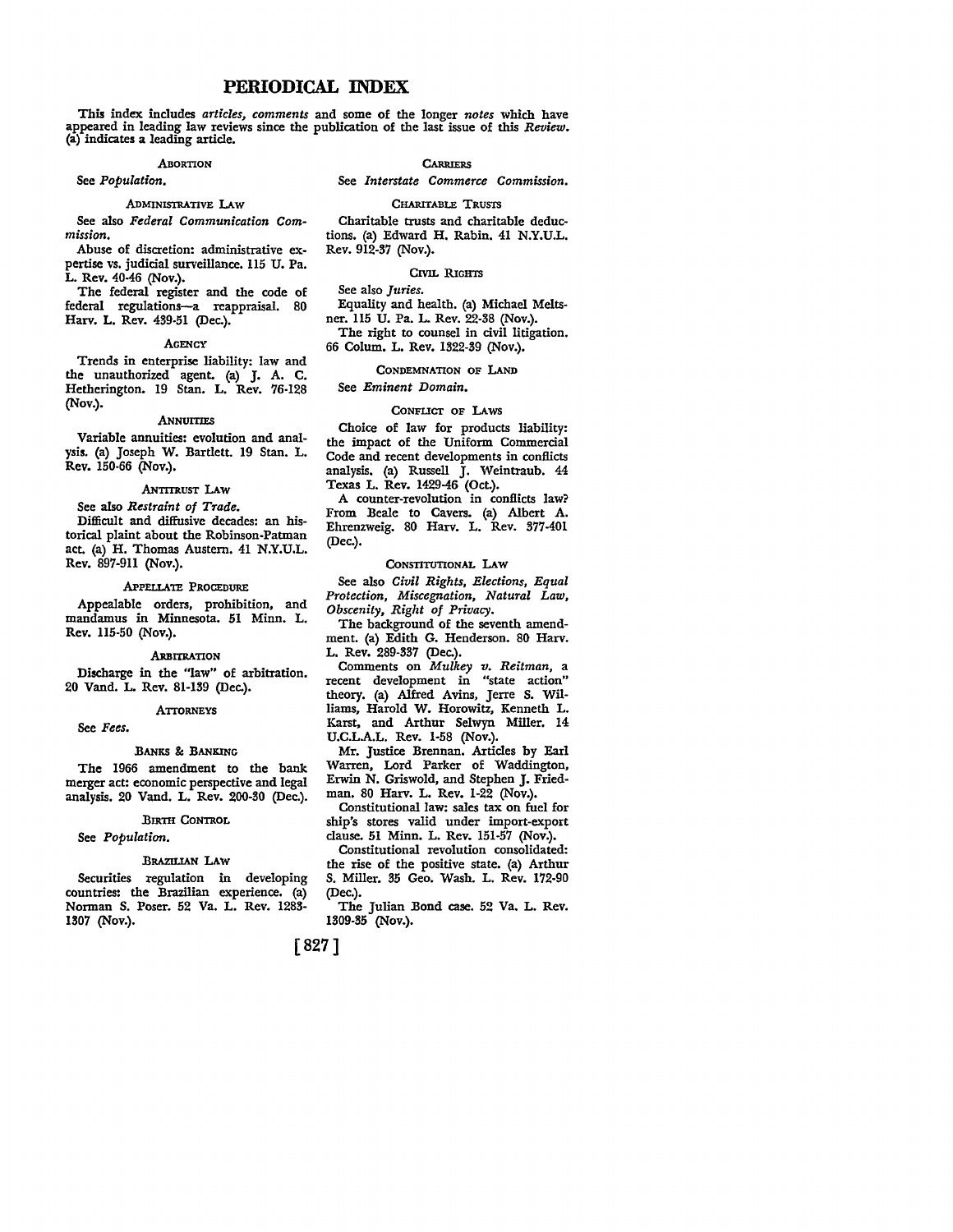The supreme court, 1965 term. 80 Harv. L. Rev. 91-272 (Nov.).

The unconstitutionality of proposition 14: an extension of prohibited "state action." 19 Stan. L. Rev. 232-53 (Nov.).

# **CONTRACTS**

# See *Agency, Israeli Law.*

### COPYRIGHT

Subsisting copyrights and innocent infringement. 115 U. Pa. L. Rev. 129-37

# CORPORATIONS See *German Law.*

# **COURTS**

The United States Court of Appeals for the District of Columbia Circuit 1965-1966 term. 55 Geo. L.J. 1-194 (Oct.).

### CRIMINAL PROCEDURE

Federal criminal procedure-where the federal prosecutor negligently fails to disclose material evidence, defendant is entitled to habeas corpus regardless of defense counsel's lack of due diligence. 52 Va. L. Rev. 1367-77 (Nov.).

Miranda-some history, some observations, and some questions. (a) Karl P. Warden. 20 Vand. L. Rev. 39-60 (Dec.).

State criminal procedure and federal habeas corpus. 80 Harv. L. Rev. 422-38 (Dec.).

What is "custodial interrogation"?: California's anticipatory application of *Miranda v. Arizona.* (a) Kenneth W. Graham, Jr. 14 U.C.L.A.L. Rev. 59-134 (Nov.).

# EAVESDROPPING

# See *Right of Privacy.*

# **ECONOMICS**

Coordination of monetary policy: unfinished business. (a) John Stark. 35 Geo. Wash. L. Rev. 318-28 (Dec.).

Economic objectives and the operations of government: reciprocal impacts. (a) Michael D. Reagan. 35 Geo. Wash. L. Rev. 345-53 (Dec.).

The federal reserve system: an administrative agency for contemporary monetary policy? (a) Leo J. Raskind. 35 Geo. Wash. L. Rev. 299-317 (Dec.).

The guideline economy. (a) J. E. Condliffe. 35 Geo. Wash. L. Rev. 253-73 (Dec.).

The guideposts: objections and alterations. (a) Irv Beller. 35 Geo. Wash. L. Rev. 274-85 (Dec.).

The politics of public goods. (a) Norton

E. Long. 35 Geo. Wash. L. Rev. 354-61 (Dec.).

Public enterprise and economic planning: a comparative perspective. (a) Lloyd D. Musolf. 35 Geo, Wash. L. Rev. 362-77 (Dec.).

Tax policy and the private economy. (a) Stanley S. Surrey. 35 Geo. Wash. L. Rev. 385-92 (Dec.).

# **ELECTIONS**

Ballot designations: their nature, function, and constitutionality. (a) Maurice Kelman. 12 Wayne L. Rev. 756-79 (Summer).

Federal control of campaign contributions. (a) Martin Lobel. 51 Minn. L. Rev. 1-62 (Nov.).

# EMINENT DOMAIN

Condemnation of mortgaged property. 44 Texas L. Rev. 1535-63 (Oct.).

Inverse condemnation in Texas-exploring the Serbonian bog. 44 Texas L. Rev. 1584-1604 (Oct.).

The offset of benefits against losses in eminent domain cases in Texas: a critical appraisal. 44 Texas L. Rev. 1564-83 (Oct.).

Problems in condemnation of property devoted to public use. 44: Texas L. Rev. 1517-34 (Oct.).

Public use as a limitation on the power of eminent domain in Texas. 44 Texas L. Rev. 1499-1516 (Oct.).

# EQUAL PROTECTION

Equal protection for the illegitimate. (a) Harry D. Krause. 65 Mich. L. Rev. 477-506 (Jan.).

# EQUITABLE REMEDIES

Reformation and the statute of frauds. (a) George E. Palmer. 6! Mich. L. Rev. 421-41 (Jan.).

# EsTATE PLANNING

Nonestate planning. (a) Thomas L. Shaffer. 42 Notre Dame Law. 153-75 (Dec.).

# EsTATE TAK

See *Inheritance, Estate and Gift Taxes.* 

FEDERAL COMMUNICATIONS COMMISSION Administrative law  $-$  intervention community representatives have standing to intervene in broadcast license renewal proceedings before the l'ederal Communications Commission. 52 Va. L. Rev. 1360-67 (Nov.).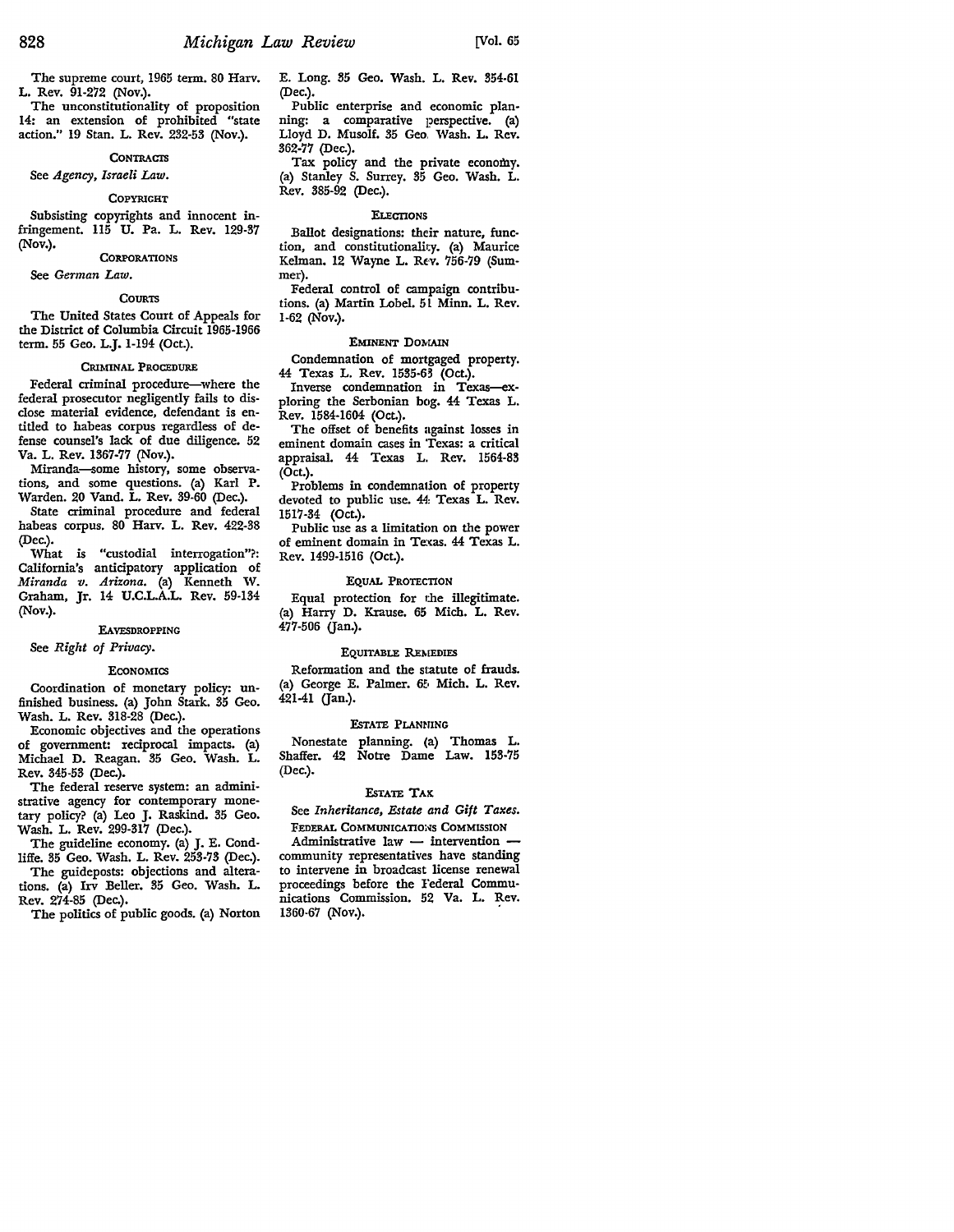Regulating independent gas producers: the first area attempt. 115 U. Pa. L. Rev. 84-115 (Nov.).

### FEES

California attorney denied recovery of attorney fees in New York. 27 Ohio St. L.J. 759-66 (Fall).

# FOUNDATIONS

Legislative proposals concerning private foundations. (a) William C. Golden. 41 Ind. L.J. 555-86 (Summer).

# FREEDOM OF SPEECH

See *Natural Law.* 

### GERMAN LAw

Reforming the "modem" corporation: perspectives from the German. {a) Detlev F. Vagts. 80 Harv. L. Rev. 23-89 (Nov.).

# **GIFTS**

Class gifts of future interests: when is survival required? {a) Herman L. Trautman. 20 Vand. L. Rev. 1-38 (Dec.).

# **GOVERNMENT**

Some reflections on business-government relations. (a) Carl Kaysen. 51 Minn. L. Rev. 63-78 (Nov.).

# GoVERNMENT CONTRACTS

The effects of government contracting on private enterprise. {a) Murray L. Weidenbaum. 35 Geo. Wash. L. Rev. 378- 84 (Dec.).

# HEALTH

See *Civil Rights.* 

# HOUSING

Housing code enforcement: sanctions and remedies. {a) Judah Gribetz and Frank P. Grad. 66 Colum. L. Rev. 1254-90 (Nov.).

### ILLEGITIMACY

See also *Equal Protection.* 

A father's right to visit his illegitimate child. 27 Ohio St. L.J. 738-45 (Fall).

# INHERITANCE, EsTATE AND GIFT TAXES

The estate tax marital deductionrevenue procedure 64-19. 41 Ind. L.J. 711-24 (Summer).

The federal estate tax and charitable dispositions: professional associations and gifts in trust. 42 Notre Dame Law. 232-50 (Dec.).

# Loopholes and ambiguities of section 2036. 65 Mich. L. Rev. 508 Gan.).

# INSURANCE

# See *Labor Law, Taxation.*

INTERNATIONAL LAW

# See *Maritime Liens.*

INTERSTATE COMMERCE COMMISSION ICC regulation: the economics of motor carriage. 19 Stan. L. Rev. 217-31 (Nov.).

# ISRAELI LAW

Administrative regulation of adhesion contracts in Israel. 66 Colum. L. Rev. 1340-50 (Nov.).

# JUDICIAL REVIEW

The supreme court and government planning: judicial review and policy formation. {a) Martin M. Shapiro. 35 Geo. Wash. L. Rev. 329-44 (Dec.).

# JURIES

*Swain v. Alabama:* a constitutional blueprint for the perpetuation of the allwhite jury. 52 Va. L. Rev. 1157-75 (Oct.). The congress, the court and jury selection: a critique of titles I and II of the Civil Rights Bill of 1966. 52 Va. L. Rev. 1069-1156 (Oct.).

# JURISDICTION

Jurisdiction: quasi in rem jurisdiction obtained by attaching obligations under an automobile liability policy. 51 Minn. L. Rev. 158-65 (Nov.).

### **JURISPRUDENCE**

Another look at Bentham. {a) Kenneth Callahan. 12 Wayne L. Rev. 723-55 (Summer).

The concept of justice and the quest for a perfectly just society. (a) Robert Waelder. 115 U. Pa. L. Rev. 1-11 (Nov.).

A dissent to Dr. Waelder's theory of justice. (a) Clarence Morris. 115 U. Pa. L. Rev. 12-16 (Nov.).

The *new* analytical jurists. (a) Robert S. Summers. 41 N.Y.U.L. Rev. 861-96 (Nov.).

A reply to Professor Morris' statement of dissent. (a) Robert Waelder. 115 U. Pa. L. Rev. 17-21 (Nov.).

### LABOR LAW

The applicability of state arbitration statutes to proceedings subject to LMRA section 301. 27 Ohio St. L.J. 692-718 (Fall).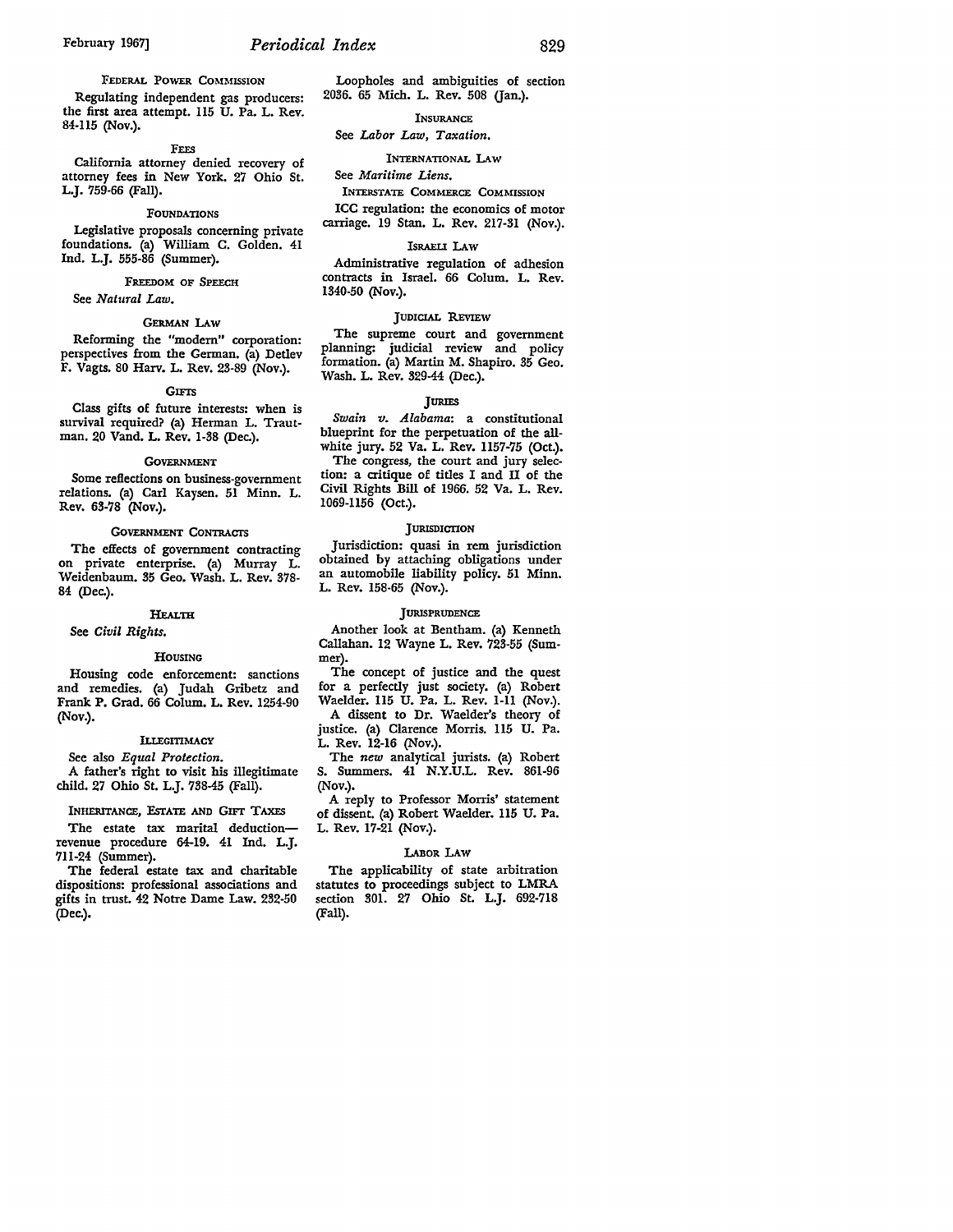Current trends in labor law in Virginia, 1956-1966. 52 Va. L. **Rev.** 1176-87 (Oct.).

8(b)(l)(A) limitations upon the right of a union to fine its members. 115 U. Pa. **L.** Rev. 47-83 (Nov.).

Jurisdictional dispute arbitration: the jostling professors. (a) Merton C. Bernstein and Edgar A. Jones, Jr. 14 U.C.L.A.L. Rev. 347-53- (Nov.).

The labor board unsettles the scales. (a) Harry L. Browne. 42 Notre Dame Law. 133-52 (Dec.).

Labor law-damages-punitive damages for breach of collective bargaining agreement may be awarded under section 301 of Taft-Hartley act. 52 Va. L. Rev. 1377- 87 (Nov.).

Public interest labor disputes: an economic and legal analysis beyond the pale of title II of the Taft-Hartley act. {a) Hugh J. Crossland. 12 Wayne L. **Rev.** 780- 871 (Summer).

Racial employment picketing: availability and extent of injunctive relief. 51 Minn. L. Rev. 92-114 (Nov.).

Section 8(e)-enforcement of a lawful "hot cargo" clause against a "neutral" contractor. 115 U. Pa. L. **Rev.** 116-28 (Nov.).

State insurance statute struck down for interfering with free collective bargaining. 27 Ohio St. L.J. 731-37 (Fall).

# LEGAL PHILOSOPHY

Natural rights: conflict and consequence. (a) Erwin H. Pollack. 27 Ohio St. L.J. 559-90 (Fall).

Relation of the unconscious to intention. (a) James Marshall. 52 Va. L. Rev. 1256-82 (Nov.).

### LEGISLATIVE BODIES

The United States congress and internal reform. 20 Vand. L. Rev. 61-78 (Dec.).

# MANDAMUS

See *Appellate Procedure.* 

# MARITIME LIENS

International uniformity of maritime liens and mortgages: the 1965 New York conference of the comite maritime international. 41 N.Y.U.L. Rev. 939-63 (Nov.).

### **MISCEGENATION**

Anti-miscegenation laws and the fourteenth amendment: the original intent. (a) Alfred Avins. 52 Va. L. Rev. 1224-55 (Nov.).

The *loving* case: Virginia's anti-miscegenation statute in historical perspective. (a) Walter Wadlington. 52 Va. L. Rev. 1189-1223 (Nov.).

# NATURAL LAW

Natural law and freedom of communication under the fourteenth amendment. (a) William A. Carroll. 42 Notre Dame Law. 219-31 (Dec.).

# NEGOTIABLE INSTRUMENTS

The letter of advice: a relic of the past. 19 Stan. L. Rev. 254-63 (Nov.).

The payor as holder under articles three and four of the Uniform Commercial Code. (a) Richard B. Glickman. 42 Notre Dame Law. 176-218 (Dec.).

# **NUISANCE**

Private action for public nuisance. (a) William L. Prosser. 52 Va. L. Rev. 997- 1027 (Oct.).

# **OBSCENITY**

Obscenity and the supreme court: nine years of confusion. 19 Stan. L. Rev. 167- 89 (Nov.).

# OIL AND GAS

See also *Federal Pow3r Commission.*  Problems and policies of oil shale development. 19 Stan. L. Rev. 190-216 (Nov.).

# PARTNERSE.IPS

# See *Taxation.*

PASSPOR'.:S

Passports. (a) Thomas Ehrlich. 19 Stan. L. Rev. 129-49 (Nov.).

### POPULATION

Population control: a. symposium. Articles by Elyce Z. Ferster, Robert C. Cook, Zad Leavy and Jerome M. Kummer, and Harriet F. Pilpel. 27 Ohio St. L.J. 591-690 (Fall).

# PRECEDENTS

Prospective-prospective overruling. 51 Minn. L. Rev. 79-91 (Nov.).

# PRINCIPAL AND AGENT

See *Agency.* 

# PRODUCTS LIABILITY

See also *Conflict of Laws.*  Allocation of risk in products liability cases: the need for a revised third-partybeneficiary theory in UCC warranty ac-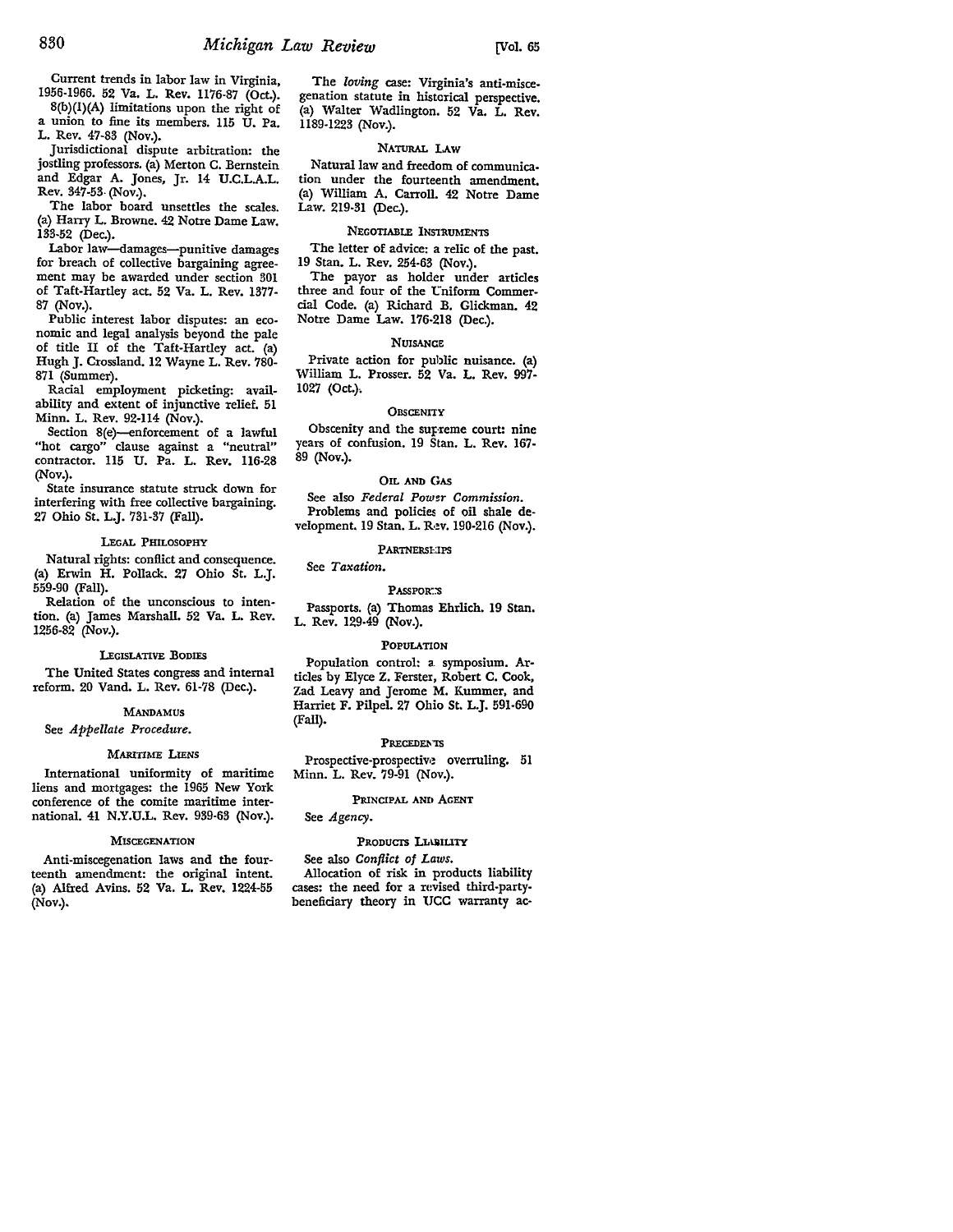tions. (a) Kennard R. Weaver. 52 Va. L. Rev. 1028-67 (Oct.).

A manufacturer's continuing duty to improve product. 27 Ohio St. L.J. 746-58 (Fall).

# PROHIBITION, WRIT See *Appellate Procedure.*

# PUBLIC ADMINISTRATION

See also *Economics.* 

The broadening scope of the president's economic advice. (a) Edward S. Flash, Jr. 35 Geo. Wash. L. Rev. 286-98 (Dec.).

Presidential administration of prices and wages. (a) Carl A. Auerbach. 35 Geo. Wash. L. Rev. 191-252 (Dec.).

# REsTRAINT OF TRADE

Bid shopping restrictions held in restraint of trade. 27 Ohio St. L.J. 719-30 (Fall).

# RIGHT OF PRIVACY

Anthropotelemetry: Dr. Schwitzgebel's machine. 80 Harv. L. Rev. 403-21 (Dec.).

Privacy: a symposium. Articles by Clark C. Havighurst, William M. Beaney, Milton R. Konvitz, Edward Shils, Sidney M. Jourard, Glenn Negley, Harry Kalven, Jr., Kenneth L. Karst, Joel F. Handler and Margaret K. Rosenheim, and William A. Creech. 31 Law&: Contemp. Prob. 251-435 (Spring).

Science, privacy, and freedom: issues and proposals for the 1970's: II. (a) Alan F. Westin. [Part I appeared in 66 Colum. L. Rev. 1003-50 (June).] 66 Colum. L. Rev. 1205-53 (Nov.).

# RIGHT TO COUNSEL

See *Civil Rights.* 

# **SECURITIES**

# See also *Brazilian Law.*

Corporate stock repurchases under tbe federal securities laws. 66 Colum. L. Rev. 1292-1321 (Nov.).

# SECURITIES EXCHANGE ACT

Convertible securities and section 16(b): the end of an era. (a) Robert W. Hamilton. 44 Texas L. Rev. 1447-95 (Oct.).

# STARE DECISIS

### See *Precedents.*

# **STATISTICS**

The application of statistical decision

tbeory to tbe jury discrimination cases. (a) Michael O. Finkelstein. 80 Harv. L. Rev. 338-76 (Dec.).

# STATUTE OF FRAUDS See *Equitable Remedies.*

# **STERILIZATION**

# See *Population.*

# TAXATION

See also *Charitable Trusts, Constitutional Law, Economics, Foundations, Inheritance, Estate and Gift Taxes.* 

The accessions tax: administrative bramblebush or instrument of social policy? (a) Richard D. Kirshberg. 14 U.CL.A.L. Rev. 135-202 (Nov.).

Anticipation of income. (a) Paul A. Teschner. 41 Ind. L.J. 587-635 (Summer). Family partnerships and the federal

income tax. 41 Ind. L.J. 684-710 (Summer).

The legal and institutional framework of tax administration in developing countries. (a) Alan D. Liker. 14 U.C.L.A.L. Rev. 240-346 (Nov.).

Tax aspects of partnership distributions and transfers of partnership interests. (a) Robert R. Milroy. 41 Ind. L.J. 636-65 (Summer).

Federal income tax treatment of equipment lease-or-purchase agreements. 52 Va. L. Rev. 1336-59 (Nov.).

The life insurance and annuity combination policy. 41 Ind. L.J. 725-31 (Summer).

Problems in tbe tax-free incorporation of a business. (a) Stanley Weiss. 41 Ind. L.J. 666-82 (Summer).

Selected tax aspects of divorce and property settlements. 41 Ind. L.J. 732-55 (Summer).

Taxation: multiple deductions allowed under literal statutory interpretation. 51 Minn. L. Rev. 166-72 (Nov.).

### **TORTS**

See also *Agency.* 

Trespassing children: a study in expanding liability. 20 Vand. L. Rev. 139-69 (Dec.).

# TRADE REGULATION

Trade regulation: section 5 of FTCA requires no demonstration of anti-competitive possibilities in exclusive dealing agreements. 51 Minn. L. Rev. 173-81 (Nov.).